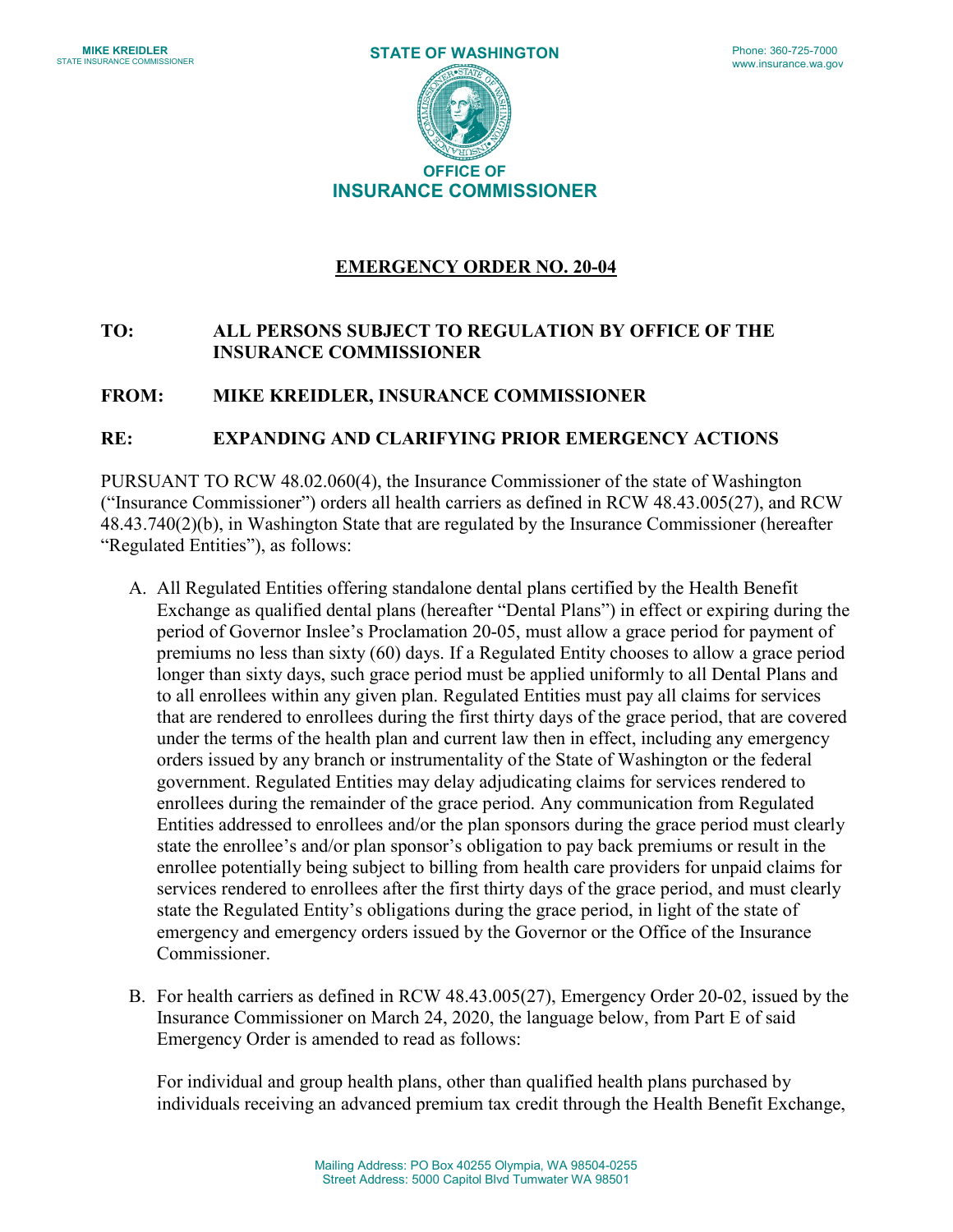Emergency Order No. 20-04 Re: Expanding and Clarifying Prior Emergency Actions Page **2** of **3**

> in effect or expiring during the period of Governor Inslee's Proclamation 20-05, Regulated Entities must allow a grace period for payment of premiums no less than sixty (60) days. If a Regulated Entity chooses to allow a grace period longer than sixty days, such grace period must be applied uniformly to all health plans and to all enrollees within any given health plan. Regulated Entities must pay all claims for services that are rendered to enrollees during the first thirty days of the grace period, that are covered under the terms of the health plan and current law then in effect, including any emergency orders issued by any branch or instrumentality of the State of Washington or the federal government. Regulated Entities may delay adjudicating claims for services rendered to enrollees during the remainder of the grace period. Any communication from Regulated Entities addressed to enrollees or the plan sponsor during the grace period must clearly state the enrollee or plan sponsor's obligation to pay back premiums or potentially result in the enrollee being subject to billing from health care providers for unpaid claims for services rendered to enrollees after the first thirty days of the grace period, and must clearly state the Regulated Entity's obligations during the grace period, in light of the state of emergency and emergency orders issued by the Governor or the Office of the Insurance Commissioner.

# **BASIS**

1. February 29, 2020, Governor Inslee issued Proclamation 20-05 declaring an emergency related to the COVID-19 outbreak. The proclamation provides in pertinent part as follows (emphasis added):

I, Jay Inslee, Governor of the state of Washington, as a result of the above noted situation, and under Chapters 38.08, 38.52 and 43.06 RCW, do hereby proclaim that a State of Emergency exists in all counties in the state of Washington, and direct the plans and procedures of the Washington State Comprehensive Emergency Management Plan be implemented. State agencies and departments are directed to utilize state resources and to do everything reasonably possible to assist affected political subdivisions in an effort to respond to and recover from the outbreak.

- 2. The COVID-19 outbreak has harmed or threatened to harm the property, safety and welfare of Washington citizens who have been rendered ill or whose lives or employment have been otherwise disrupted by the COVID-19 outbreak in the state of Washington.
- 3. The geographical extent of this state of emergency is the entire state of Washington.
- 4. RCW 48.02.060(4) provides in pertinent part that, when the Governor proclaims a state of emergency under RCW 43.06.010(12), the Insurance Commissioner may issue an order that addresses any or all of the following matters related to insurance policies issued in this state: (b) grace periods for payment of insurance premiums and performance of other duties by insureds; (c) temporary postponement of cancellations or nonrenewals, and (d) medical coverage to ensure access to care.
- 5. RCW 48.02.060(5) provides that an order by the Insurance Commissioner under subsection (4) of this section may remain effective for not more than sixty (60) days unless the